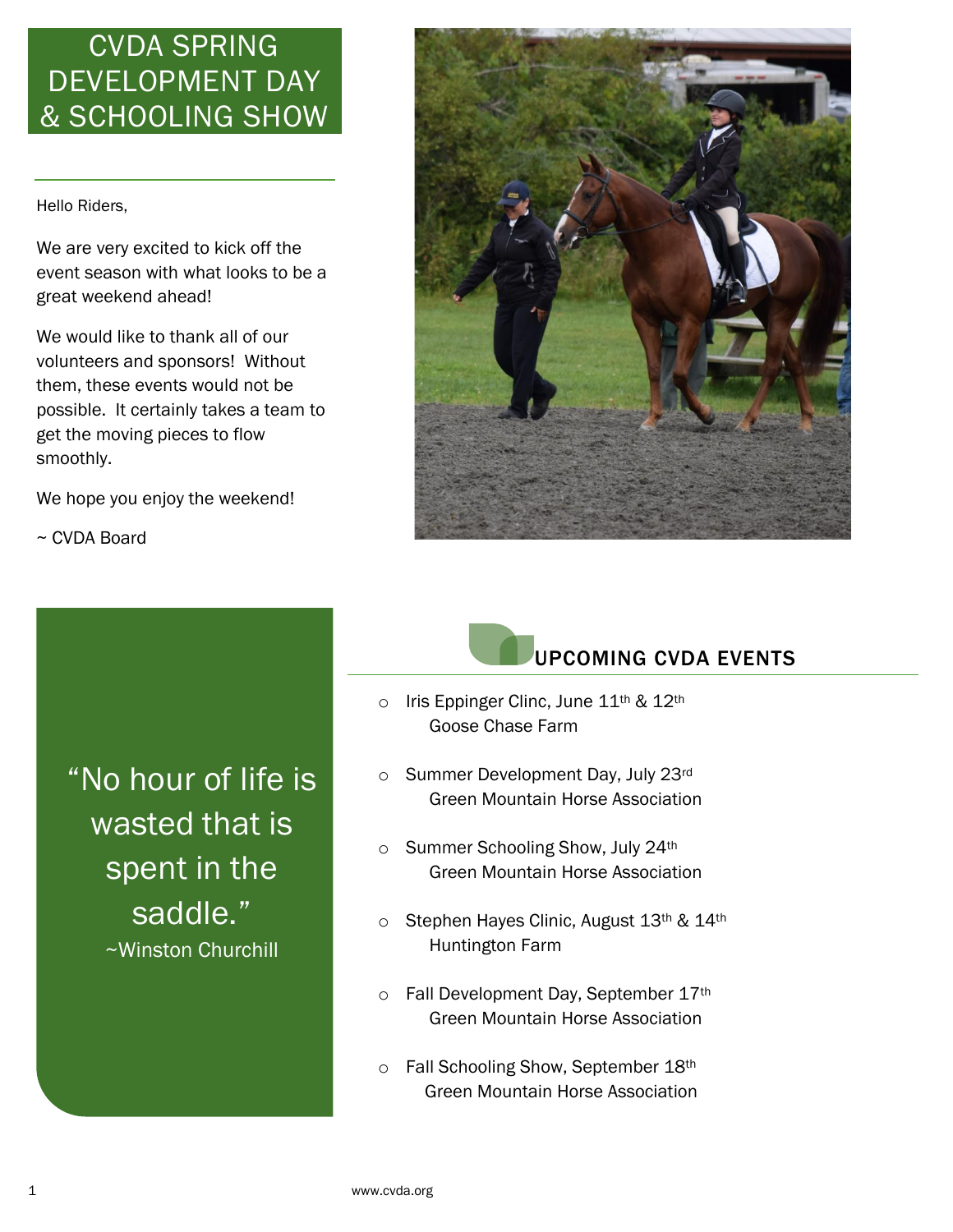

### GENERAL INFORMATION

### **STABLING**

- ❖ If you are stabling on Friday night you can arrive anytime after 3:00 and we will be onsite for check-in until 6:00.
- ❖ Please be sure to completely strip your stall before leaving the event. There will be a fee incurred from GMHA for any unstripped stalls.

### CHECK-IN

- ❖ Please check-in at the Upwey Office to get your number. Friday Check-In: 3 – 6 PM Saturday & Sunday: Office will open at 7:00 AM
- ❖ Please bring your signed GMHA waiver (included in this package) to turn into the show secretary
- ❖ If you have not yet provided coggins/rabies please bring a copy.

### RINGS & JUDGES

- ❖ RING 1: UPWEY Judged by Rita Brown
- ❖ RING 2: UPWEY Judged by Bree Sprik
- ❖ RING 3: WHITE RING Judged by Meg Hilly

DEVELOPMENT DAY & SHOW SECRETARY: Shannon Hemingway

DEVELOPMENT DAY MANAGER: Katherine Roe

SHOW MANAGER: Terri Satterlee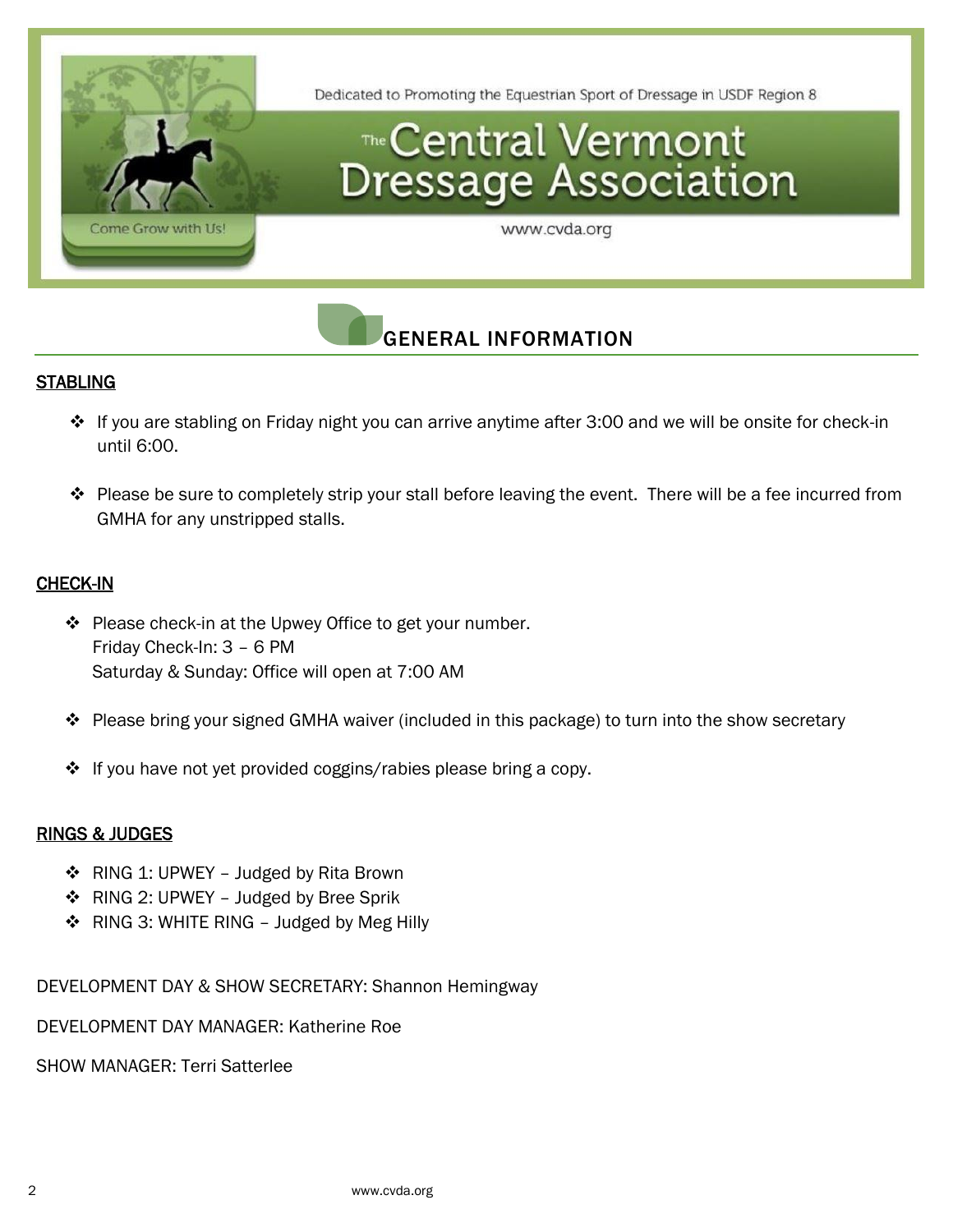# THANK YOU TO OUR SPONSORS!

- Rachel Clemente Equine Sports Massage Therapy
- Trafalgar Square Books
- The Cheshire Horse
- Strafford Saddlery



# **ON-SITE EQUINE SPORTS MASSAGE THERAPY**

With ESMT Rachel Clemente **CVDA Spring High Score Sponsor** 

AVAILABLE AT THE SUMMER AND FALL SHOWS

Show rate: \$50

614-395-3248 | rachel.clemente27@gmail.com

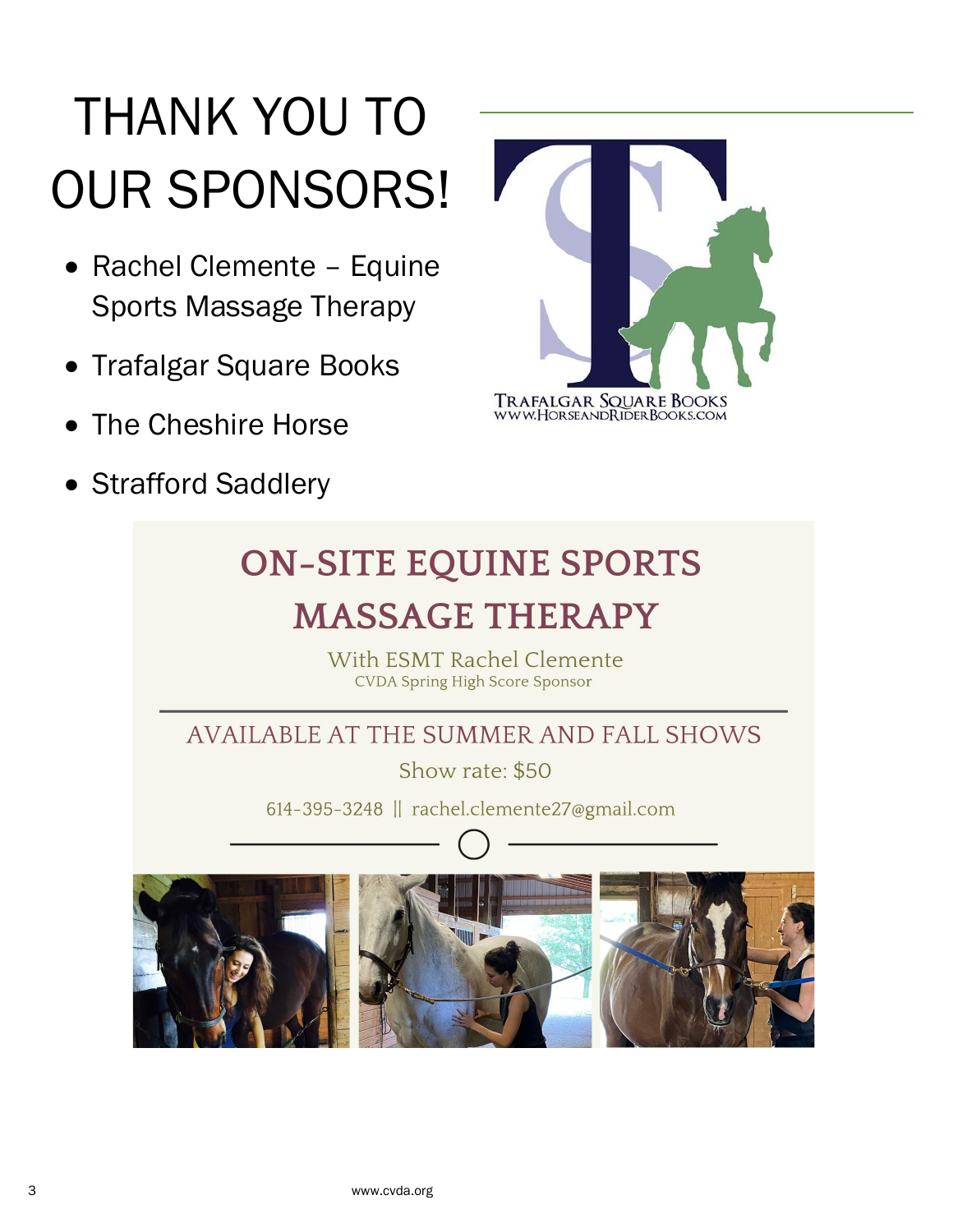



### **2022 CVDA Class List**

### **INTRODUCTORY DIVISION (JR & SR) EVENT TEST DIVISION\***

- 
- 
- 
- 
- 
- 6. USDF Introductory Test C SR not already offered

- 
- 
- 9. USEF Training Level Test 3 JR

- 
- 
- 12. USEF Training Level Test 3 SR

- 14. USEF First Level Test 2 JR
- 15. USEF First Level Test 3 JR
- 

- 
- 
- 

### **OPEN DIVISION**

### **Test of Choice\***

 19. Second Level TOC 20. Third Level TOC 21. Fourth TOC 22. FEI TOC

- 1. USDF Introductory Test A JR 23E. 2018 USEA Beginner Novice A a/o B
- 2. USDF Introductory Test B JR 24E. 2018 USEA Novice Level A a/o B
- 3. USDF Introductory Test C JR 25E. 2018 USEA Training Test A a/o B
- 4. USDF Introductory Test A SR 26E. 2018 USEA Prelim Level Test A a/o B
- 5. USDF Introductory Test B SR 27E. Any higher level 2018 USEA test(s)

### **RIDER DIVISIONS FREESTYLE DIVISION\***

**Training Level Junior** 28F. Musical Kur – Specify Level (Training 7. USEF Training Level Test 1 - JR - Crand Prix). Rider must supply music & 8. USEF Training Level Test 2 - JR make arrangements for sound equip.

### **Training Level Senior WESTERN DRESSAGE DIVISION\***

10. USEF Training Level Test 1 – SR 29J. Western Dressage TOC – Junior 11. USEF Training Level Test 2 - SR 30S. Western Dressage TOC – Senior

### **First Level Junior PARA DRESSAGE DIVISION\***

13. USEF First Level Test 1 – JR 30A. Para Dressage TOC – Grades 1-5

**First Level Senior** *All USEF & USDF tests are dated 2019* 16. USEF First Level Test 1 – SR *All USEA tests are dated 2022* 17. USEF First Level Test 2 – SR *FEI tests have many dates, if unsure* 18. USEF First Level Test 3 – SR *contact the show secretary*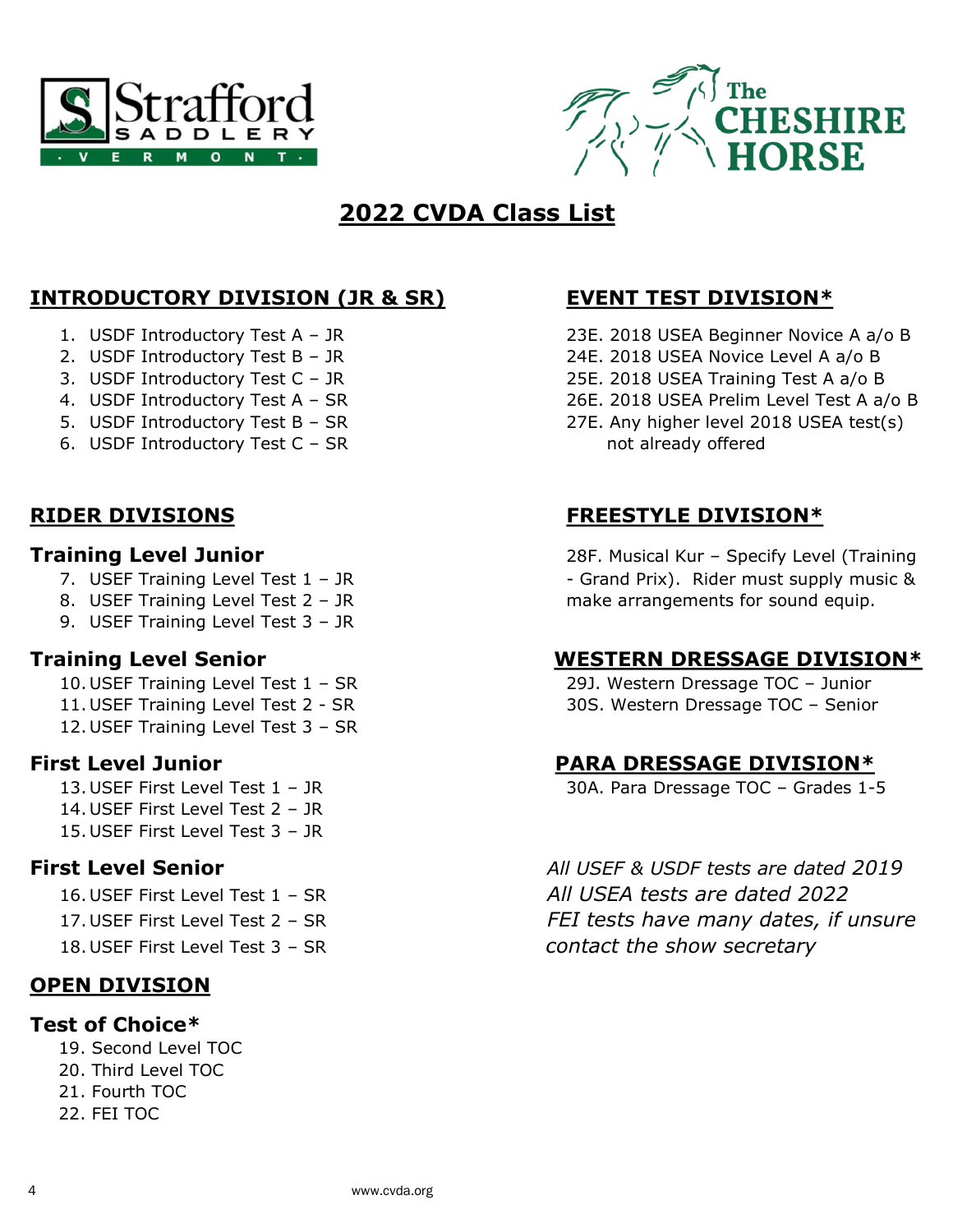# Professional Photographer On Site: Sunday, May 8th

| <b>Creek Dreams Photography 2022</b>                                                                                                                                                   |                                                                                               |                                                                                           |                                                                       |                                                                                                     |  |
|----------------------------------------------------------------------------------------------------------------------------------------------------------------------------------------|-----------------------------------------------------------------------------------------------|-------------------------------------------------------------------------------------------|-----------------------------------------------------------------------|-----------------------------------------------------------------------------------------------------|--|
|                                                                                                                                                                                        |                                                                                               |                                                                                           |                                                                       |                                                                                                     |  |
| <b>DIGITALS</b>                                                                                                                                                                        | \$                                                                                            |                                                                                           |                                                                       |                                                                                                     |  |
| WEB – Single<br>image                                                                                                                                                                  | 5                                                                                             |                                                                                           |                                                                       |                                                                                                     |  |
| WEB - 15                                                                                                                                                                               | 60                                                                                            |                                                                                           |                                                                       |                                                                                                     |  |
| <b>WEB - 25</b>                                                                                                                                                                        | 75                                                                                            |                                                                                           |                                                                       |                                                                                                     |  |
| <b>WEB - 50</b>                                                                                                                                                                        | 125                                                                                           |                                                                                           |                                                                       |                                                                                                     |  |
| <b>LOW RES</b><br>*8x10                                                                                                                                                                | 40                                                                                            | @Creek Dreams Thotography                                                                 |                                                                       |                                                                                                     |  |
| <b>HIGH RES</b><br>*30x40                                                                                                                                                              | 75                                                                                            |                                                                                           |                                                                       |                                                                                                     |  |
| Web digitals do not have print<br>capabilities.<br>*indicates size of print capability                                                                                                 |                                                                                               |                                                                                           |                                                                       |                                                                                                     |  |
| Creek Dreams Photography by Renée Casavant, P.O. Box 112, Poestenkill, NY 12140<br>I appreciate your support of my small business and I sincerely hope that you fall in love with your |                                                                                               |                                                                                           |                                                                       |                                                                                                     |  |
| pictures.                                                                                                                                                                              |                                                                                               |                                                                                           |                                                                       |                                                                                                     |  |
| All prints are lovingly crafted to live 100 years!                                                                                                                                     |                                                                                               |                                                                                           |                                                                       |                                                                                                     |  |
| Any questions can be directed to CreekDreamsPhotography@gmail -                                                                                                                        |                                                                                               |                                                                                           |                                                                       |                                                                                                     |  |
| All photos and digital copies are sold to individuals for personal use only.<br>All rights retained by Creek Dreams Photography/R.Casavant                                             |                                                                                               |                                                                                           |                                                                       |                                                                                                     |  |
|                                                                                                                                                                                        |                                                                                               |                                                                                           |                                                                       |                                                                                                     |  |
| *GICLEE prints<br>Higher image<br>detail, vibrant<br>color, enhanced<br>clarity                                                                                                        | *SEMIGLOSS -<br>lifelike color and<br>realistic<br>saturation, finish<br>of traditional print | *DEEP MATTE -<br>lusterless, smooth<br>and soft surface,<br>rich color and bold<br>whites | *FINE ART -<br>thick matte paper<br>with subtle<br>watercolor texture | <b>METALLIC -</b><br>pearlescent,<br>glossy, ultrabright<br>and smooth finish,<br>Timeless & unique |  |
| 4X6                                                                                                                                                                                    | 5                                                                                             | $\overline{7}$                                                                            | 8.50                                                                  | 6                                                                                                   |  |
| 5X7                                                                                                                                                                                    | 10                                                                                            | 12                                                                                        | 14.50                                                                 | 11                                                                                                  |  |
| 8X10                                                                                                                                                                                   | 15                                                                                            | 17                                                                                        | 19.50                                                                 | 16                                                                                                  |  |
| 8X12                                                                                                                                                                                   | 20                                                                                            | 22                                                                                        | 24.50                                                                 | 21                                                                                                  |  |
| 11X14                                                                                                                                                                                  | 30                                                                                            | 35                                                                                        | 37.50                                                                 | 32.50                                                                                               |  |
| 12X18                                                                                                                                                                                  | 45                                                                                            | 50                                                                                        | 65.50                                                                 | 46.50                                                                                               |  |
| 16X20                                                                                                                                                                                  | 60                                                                                            | 70                                                                                        | 85.50                                                                 | 65.50                                                                                               |  |